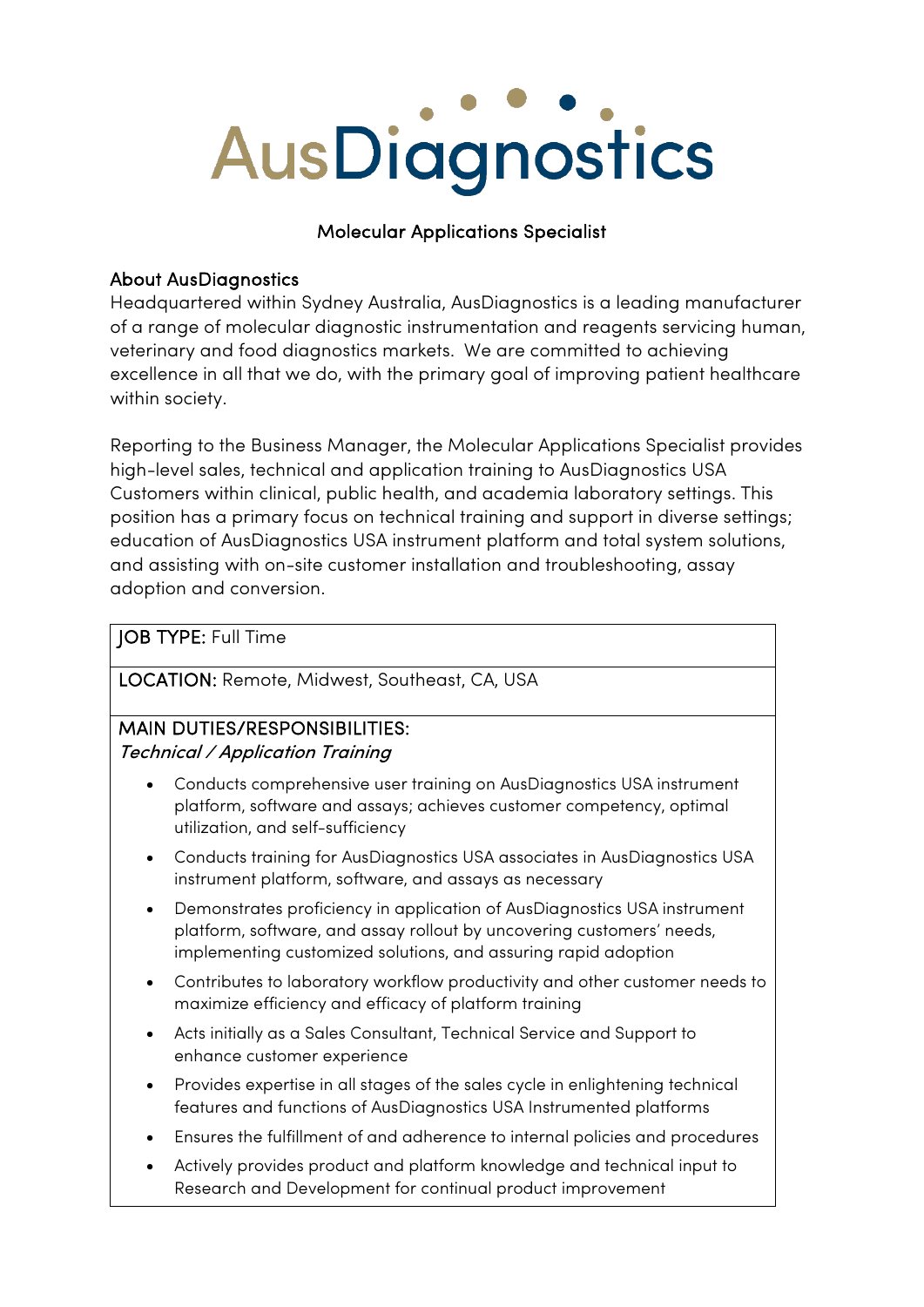• Drives implementation process and full utilization of AusDiagnostics USA instrument platform and kits

#### Documentation Development & Compliance

- Collaborates with AusDiagnostics USA to develop training programs and departmental Standard Operating Procedures (SOPs) for instrumented platforms
- Ensures the fulfillment, continual improvement, and critical review of fieldrelated job aides, learning aides, certification manuals, presentations, and evaluations including package inserts, software system specifications and other technical documentation
- Maintains appropriate records and documentation as required by the department and company

#### Sales and Marketing Support

- Conducts sales calls, investigative research and product demonstrations while promoting product value to support the sales of AusDiagnostics USA instrument platform and kits at trade shows, AusDiagnostics USA sponsored workshops, and customer sites
- Provides technical input to Marketing Manager
- Assists management as to the sale of AusDiagnostics USA instrument platform and kits by providing customized presentations, forecasts, customer feedback

#### Technical Input to New Product Development

- Support all new assays and products prior to formal launch
- Works with all stakeholders involved (Management, marketing, R&D, Global, regulatory, etc.) to launch a new assay or product to meet company deadlines

#### ESSENTIAL SKILLS & REQUIREMENTS

Education & Experience:

- B.S. degree in Medical Technology, Clinical Laboratory Science, Biological Sciences, or Molecular/Microbiology/Virology. M.S., M.T. (ASCP)
- Training in "Train-the-Trainer" methods, instructional design /development, adult educational methods desirable
- Experience with a variety of technologies including but not limited to RT-PCR, PCR, NGS, etc.
- Minimum 2-4 years relevant experience in a clinical hospital or reference laboratory setting
- Ability to travel domestically/regionally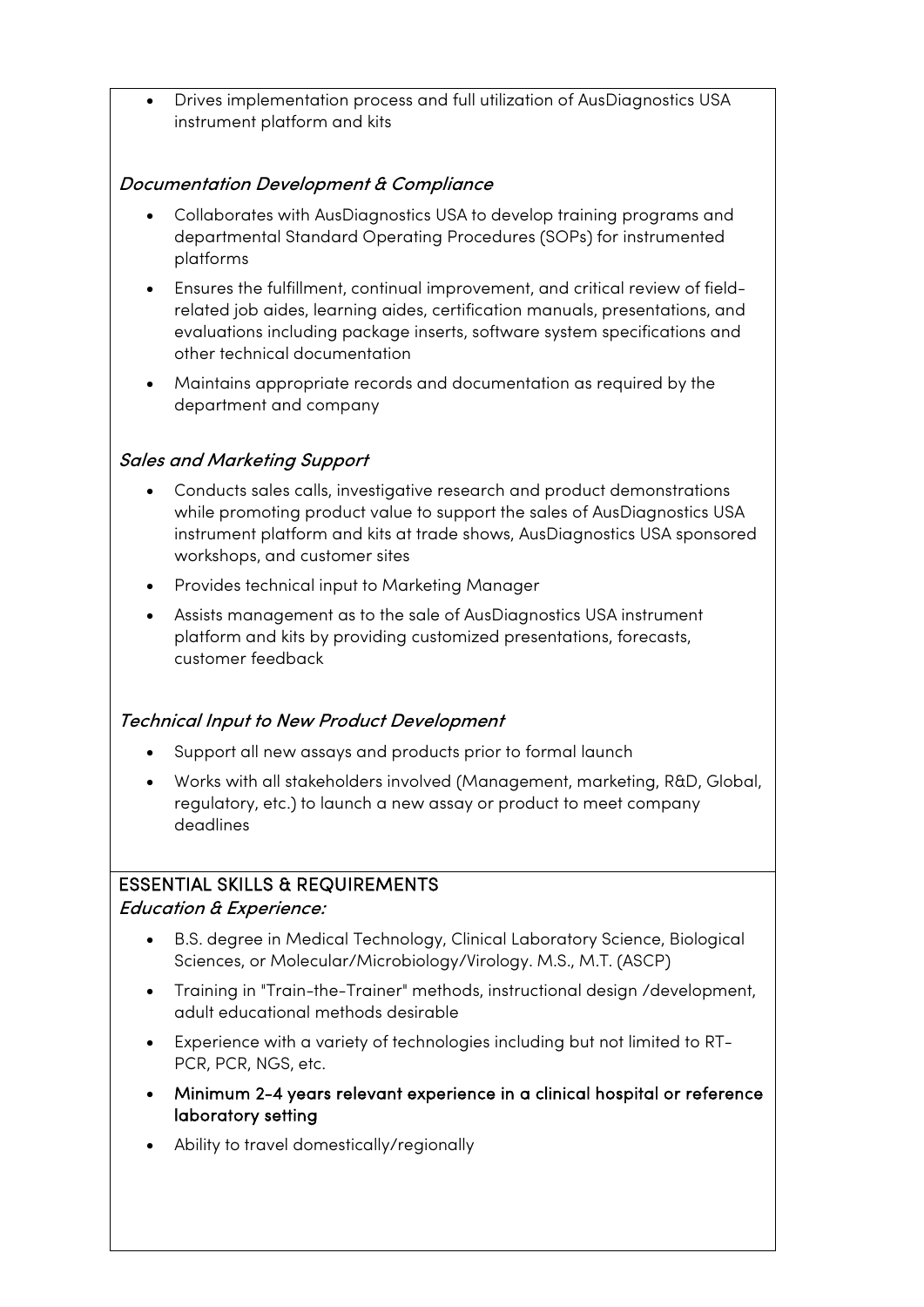#### Knowledge & Skills:

- Knowledge of technical and workflow related aspects important to implementation of molecular instrument platforms within clinical and public health laboratory settings
- Experience with fluid handling robots
- Prior selling experience to clinical diagnostic customers
- In depth knowledge of clinical laboratory assay adoption practices and processes, experience with assay implementation is mandatory
- Demonstrated project management, teaching, motivational and organizational skills with a proven track record of accomplishments
- Demonstrated effective interpersonal skills including effective internal and external communication and conflict resolution skills
- Familiarity with regulatory agencies (i.e. CAP, Joint Commission, CLIA) and quality procedures are highly desirable
- Models effective training, education, and presentation/demonstration of products
- Consistent professionalism in customer, cross-team/functional interactions with high concern for customer needs and expectations
- Works well in diverse and team environments
- Initiates and willingly accepts new assignments and successfully completes them
- Knowledge and experience with Sales, Marketing, Technical and Application support
- Works with positive attitude, able to communicate the departmental and organizational vision and goals, guiding team members in achieving these goals
- Constantly and persistently strives for driving excellence in technical and customer facing skills with team members
- Good working knowledge of various computer software applications (i.e. MS Office, Access), Laboratory Information Systems (LIS), CRM are preferred
- Fluent in English oral and written

# DESIRABLE SKILLS & REQUIREMENTS

#### Competencies:

- Sales/sales support (Proficient): Understands the value proposition of AusDiagnostics USA instrument platform and products while effectively providing demonstrations and other sales supporting activities promoting change management and adoption by customers
- Teaching/training (Proficient): Effectively instructs, observes, and evaluates trainees on medical equipment or devices consistent with an understanding of regulatory requirements; identifies gaps in learning and encourages optimal use; completes electronic training and service documentation
- Project Management (Proficient): Achieves operational objectives by contributing information and recommendations to implement AusDiagnostics USA instrument platform including